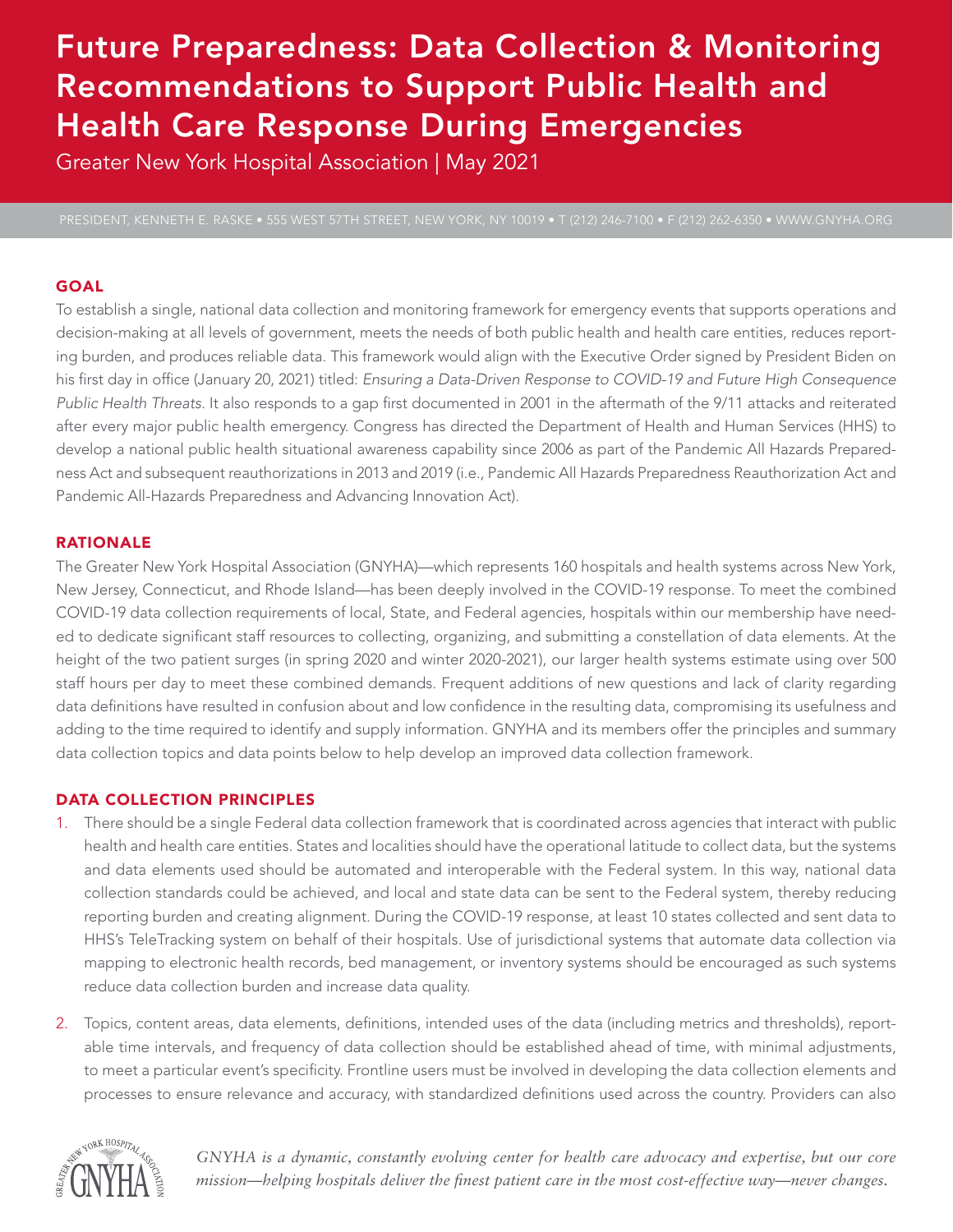## GNYHA | Future Preparedness: Data Collection & Monitoring Recommendations

characterize what values are within a normal range, as many hospitals routinely manage a high census. Particular attention must go to collection of bed census and availability data. Successful regional examples can serve as models. Based on known hazards and predictable areas of concern, 90% of the needed content could likely be developed in advance and grouped into hazard-specific modules. While real-time adjustments to data collection should only be made if truly warranted, the framework and systems used should be able to accommodate such changes.

- 3. The burden of data collection on public health departments and health care organizations should be balanced with the need for data to establish disease prevalence and burden, characterize impacts, and inform operational actions. There should be a clear rationale for every element collected.
- 4. Additions of data elements, changes in frequency, or other alterations should be communicated as far in advance as possible and should involve frontline users in development and decision-making whenever possible. Additionally, the necessity/pertinence of each data element should be constantly evaluated, with the goal of removing elements whenever feasible to reduce data collection and reporting burden.
- 5. Data that is collected should be visible to stakeholders at multiple levels, including hospital and health system leaders, associations, and government agency staff, providing a common operating picture to inform current and future decision-making and actions. Where metrics are calculated or trends are shown, use of these data should be clear and transparent. Where possible, data collection systems should provide reports on data completeness, accuracy, and integrity to data users.
- 6. Data elements and formulas for resource allocation—including equipment, personal protective equipment (PPE), and medications—should be predetermined to the greatest extent possible and made transparent to impacted stakeholders. These data elements and formulas should guide Federal allocations, with states and localities strongly encouraged to use or minimally adapt these guidelines.
- 7. Thought should go to which data elements are required at the hospital level vs. the health system level. The involvement of frontline providers in determining this is critical, with flexibility built into the system to account for differing organizational structures.
- 8. Key agency points of contact at all levels of government for supporting data collection, validation, and addressing issues regarding use of the data should be clearly communicated and readily available.
- 9. The Federal data collection framework should fully leverage existing, broadly adopted technologies to reduce input burden. For example, a single product is already used in 23 states, and the product owner has facilitated automated reporting and maintained alignment with the various HHS data collection systems throughout the COVID-19 response.
- 10. Because many emergency events are localized, counties and states should maintain the ability to activate data collection systems in line with activations of emergency plans and/or emergency declarations. With interoperability, Federal agencies could access situational awareness of such localized events, increasing their ability to provide support as requested.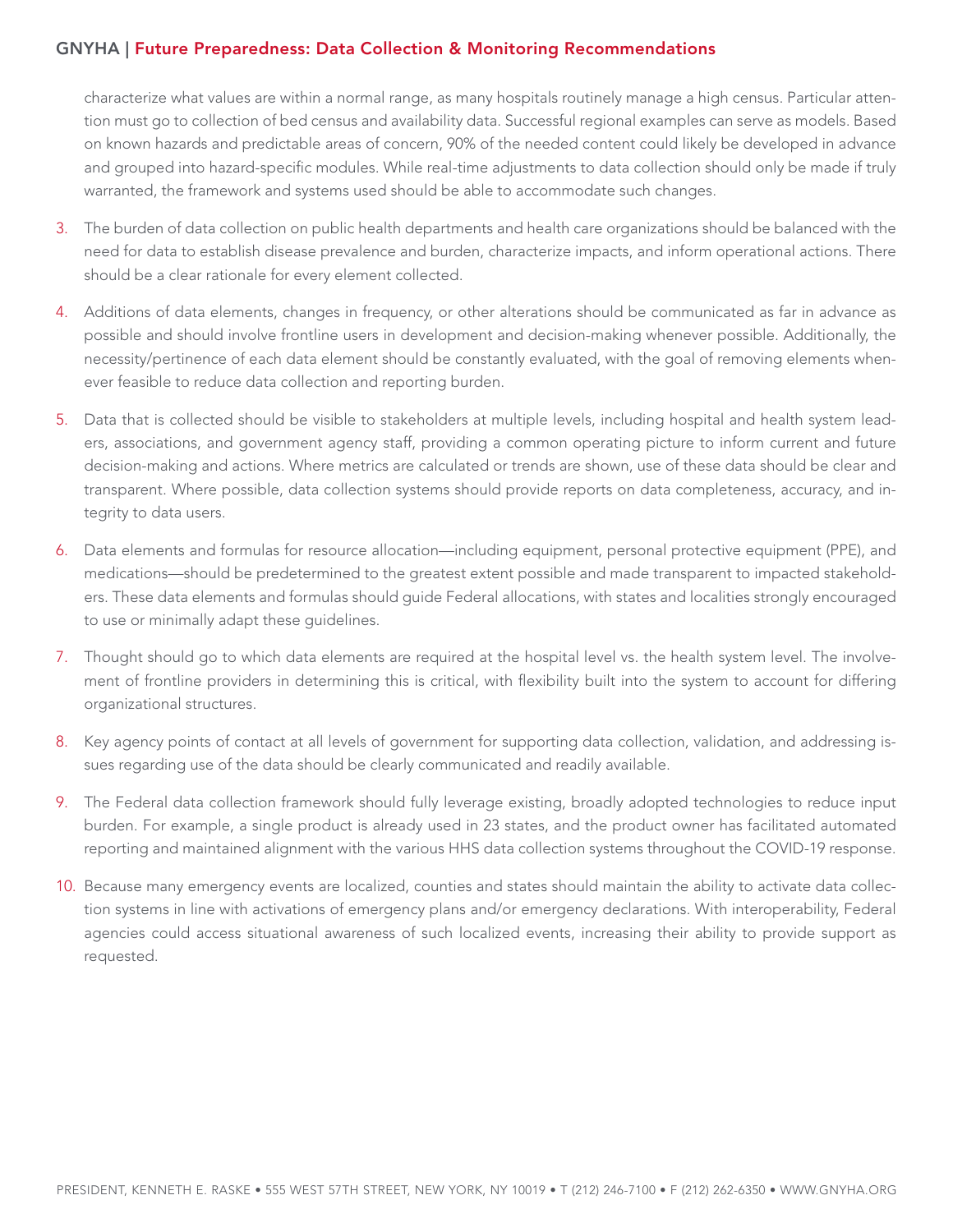# GNYHA | Future Preparedness: Data Collection & Monitoring Recommendations

# SUMMARY OF DATA COLLECTION TOPICS

| <b>Broad Topics</b>                              | <b>Content Areas</b>                                                                                                                                                                                                                                                                                                                                                                                                                                                                                                                              | <b>Involved Stakeholders</b>                                                                                                                                                                                                                                                                                                                                                                                                                                                                                                                                                                                                                  |
|--------------------------------------------------|---------------------------------------------------------------------------------------------------------------------------------------------------------------------------------------------------------------------------------------------------------------------------------------------------------------------------------------------------------------------------------------------------------------------------------------------------------------------------------------------------------------------------------------------------|-----------------------------------------------------------------------------------------------------------------------------------------------------------------------------------------------------------------------------------------------------------------------------------------------------------------------------------------------------------------------------------------------------------------------------------------------------------------------------------------------------------------------------------------------------------------------------------------------------------------------------------------------|
| Public health<br>detection and<br>monitoring     | Syndromic surveillance of symptom clusters/disease<br>Case counts and rates<br>٠<br>Demographic trends<br>٠<br>New prescriptions issued/dispensed<br>٠<br>Over-the-counter medication purchases<br>School absences<br>٠                                                                                                                                                                                                                                                                                                                           | Centers for Disease Control and Prevention (CDC)<br>State and local public health departments<br>٠<br>Public health laboratories and partnering academic<br>labs<br>Assistant Secretary for Preparedness and Response<br>٠<br>(ASPR)                                                                                                                                                                                                                                                                                                                                                                                                          |
| Disease burden/<br>severity                      | Health care seeking (including newly scheduled ap-<br>$\bullet$<br>pointment requests, tele-visits, home care services,<br>urgent care center visits, ED and outpatient visits,<br>EMS call volume)<br>Hospitalizations (early reliance on trends, later on<br>٠<br>case counts)<br>Illness and infection rates in residential and congre-<br>gate care settings (i.e., long term care, supportive<br>housing settings, jails/prisons, detention centers,<br>homeless shelters)<br>Fatalities (early reliance on trends, later on case<br>counts) | <b>CDC</b><br>٠<br>Centers for Medicare & Medicaid Services (CMS)<br>٠<br>Health Resources and Services Administration (HRSA)<br>$\bullet$<br>Federal Bureau of Prisons<br>$\bullet$<br>State and local public health departments<br>٠<br><b>EMS</b> agencies<br>٠<br>Medical examiners and coroners<br>٠<br>Hospitals, health systems, and hospital associations<br>$\bullet$<br>Federally Qualified Health Centers and primary<br>$\bullet$<br>care and urgent care networks<br>Long term care providers and associations<br>$\bullet$<br>Supportive housing providers<br>$\bullet$<br>State and local corrections departments<br>ASPR<br>٠ |
| Hospital<br>Capacity                             | Current hospital census, available beds by stan-<br>dardized bed type (HAvBED can serve as a foundation)<br>Immediate and intermediate bed surge capacity at<br>defined intervals<br>ED Volume and acuity (using standardized method)<br>$\bullet$<br>ED bed holds<br>٠                                                                                                                                                                                                                                                                           | <b>CDC</b><br>CMS<br>٠<br>ASPR<br>State and local public health departments<br>٠<br><b>EMS</b> agencies<br>٠<br>Hospitals, health systems, and hospital associations<br>٠                                                                                                                                                                                                                                                                                                                                                                                                                                                                     |
| Hospital<br>Operations                           | PPE supply (universal method for calculating burn<br>٠<br>rate needed)<br>Supply of specialty clinical equipment (e.g., ventila-<br>tors, dialysis machines)<br>Availability of key clinical services, including dialy-<br>sis, ECMO<br>Morgue capacity (fixed and surge)<br>Supply of medications and therapeutics<br>Supply of any other incident-specific pertinent<br>medical countermeasures<br>Supply of blood products<br>Staffing levels                                                                                                  | <b>CDC</b><br><b>CMS</b><br><b>ASPR</b><br>Department of Homeland Security (DHS); Cyberse-<br>curity and Infrastructure Security Agency (CISA) and<br>Federal Emergency Management Agency (FEMA)<br>State and local public health departments<br>$\bullet$<br><b>EMS</b> agencies<br>Hospitals, health systems, and hospital associations<br>Health care group purchasing organizations<br>$\bullet$<br>Manufacturers and distributors                                                                                                                                                                                                        |
| <b>Broader Health</b><br>Care System<br>Capacity | Availability/status of primary care services<br>Blood supply (# of days)<br>٠<br>Supply of any shortage items (# of days)<br>$\bullet$<br>Availability/status of dialysis centers<br>Availability/status of pharmacies (i.e. Rx Open from<br>Healthcare Ready)                                                                                                                                                                                                                                                                                    | <b>CDC</b><br><b>CMS</b><br><b>ASPR</b><br>DHS: CISA and FEMA<br><b>HRSA</b><br><b>IPRO</b><br>٠<br>State and local public health departments<br><b>EMS</b> agencies<br>Hospitals, health systems, and hospital associations<br>Federally Qualified Health Centers, primary care<br>and urgent care networks<br>Pharmacy associations<br>Manufacturers and distributors                                                                                                                                                                                                                                                                       |